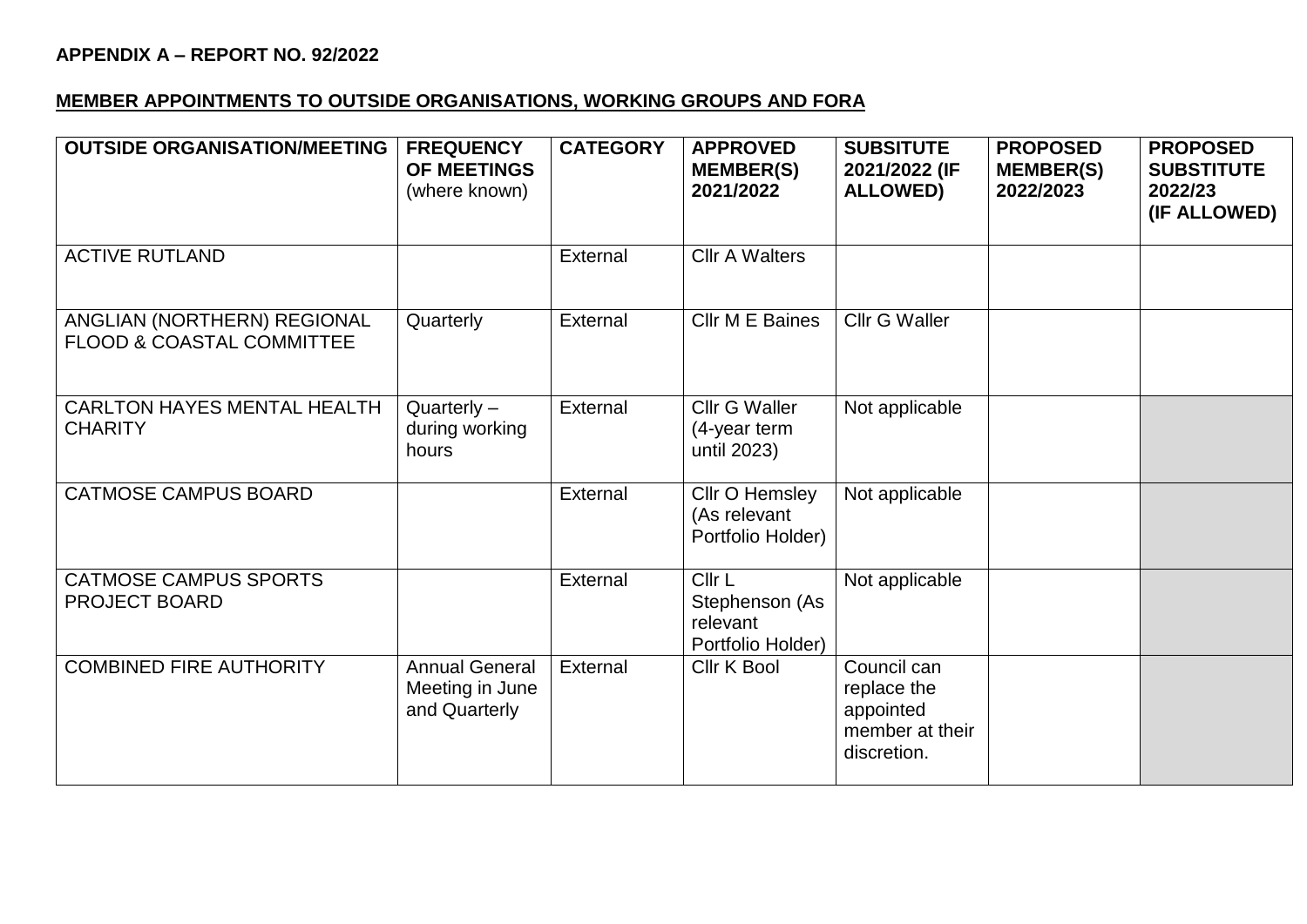| <b>OUTSIDE ORGANISATION/MEETING</b>                                                                            | <b>FREQUENCY</b><br>OF MEETINGS<br>(where known) | <b>CATEGORY</b>             | <b>APPROVED</b><br><b>MEMBER(S)</b><br>2021/2022                                                                                        | <b>SUBSITUTE</b><br>2021/2022 (IF<br><b>ALLOWED)</b> | <b>PROPOSED</b><br><b>MEMBER(S)</b><br>2022/2023 | <b>PROPOSED</b><br><b>SUBSTITUTE</b><br>(IF ALLOWED)<br>2022/2023 |
|----------------------------------------------------------------------------------------------------------------|--------------------------------------------------|-----------------------------|-----------------------------------------------------------------------------------------------------------------------------------------|------------------------------------------------------|--------------------------------------------------|-------------------------------------------------------------------|
| <b>CORPORATE PARENTING BOARD</b>                                                                               | Quarterly                                        | <b>RCC Working</b><br>Group | Cllr S Harvey -<br>(as Champion<br>for Looked After<br>Children)<br>Cllr D Wilby (as<br>Portfolio Holder<br>for Children's<br>Services) | Not applicable                                       |                                                  |                                                                   |
| <b>DISCOVER RUTLAND</b>                                                                                        | Monthly $+$ as<br>required<br>throughout year    | External                    | Cllr L<br>Stephenson                                                                                                                    | Substitute<br>Permitted                              |                                                  |                                                                   |
| <b>EAST MIDLANDS COUNCILS</b>                                                                                  |                                                  | External                    | Cllr O Hemsley<br>Cllr L<br>Stephenson                                                                                                  | Substitute<br>Permitted                              |                                                  |                                                                   |
| <b>EAST MIDLANDS RESERVE</b><br><b>FORCES &amp; CADETS ASSOCIATION</b><br>(Leicestershire & Rutland Committee) | 2 County<br>Meetings<br>1 AGM                    | External                    | <b>Cllr D Wilby</b>                                                                                                                     | <b>Cllr I Razzell</b>                                |                                                  |                                                                   |
| <b>EMMA MOLESWORTH CHARITY</b><br><b>ADVISORY COMMITTEE</b>                                                    | 2 per year                                       | <b>RCC Working</b><br>Group | <b>Cllr E Baines</b><br>Cllr A Brown<br><b>Cllr W Cross</b><br>Cllr A<br>MacCartney                                                     | Not permitted                                        |                                                  |                                                                   |
| FRIENDS OF RUTLAND COUNTY<br><b>COUNCIL MUSEUM &amp; OAKHAM</b><br><b>CASTLE</b>                               | Quarterly                                        | External                    | Cllr L<br>Stephenson                                                                                                                    | Substitute<br>Permitted                              |                                                  |                                                                   |
| <b>GREATER LINCOLNSHIRE LOCAL</b><br><b>ENTERPRISE PARTNERSHIP</b>                                             |                                                  | External                    | Cllr O Hemsley                                                                                                                          | Substitute<br>Permitted                              |                                                  |                                                                   |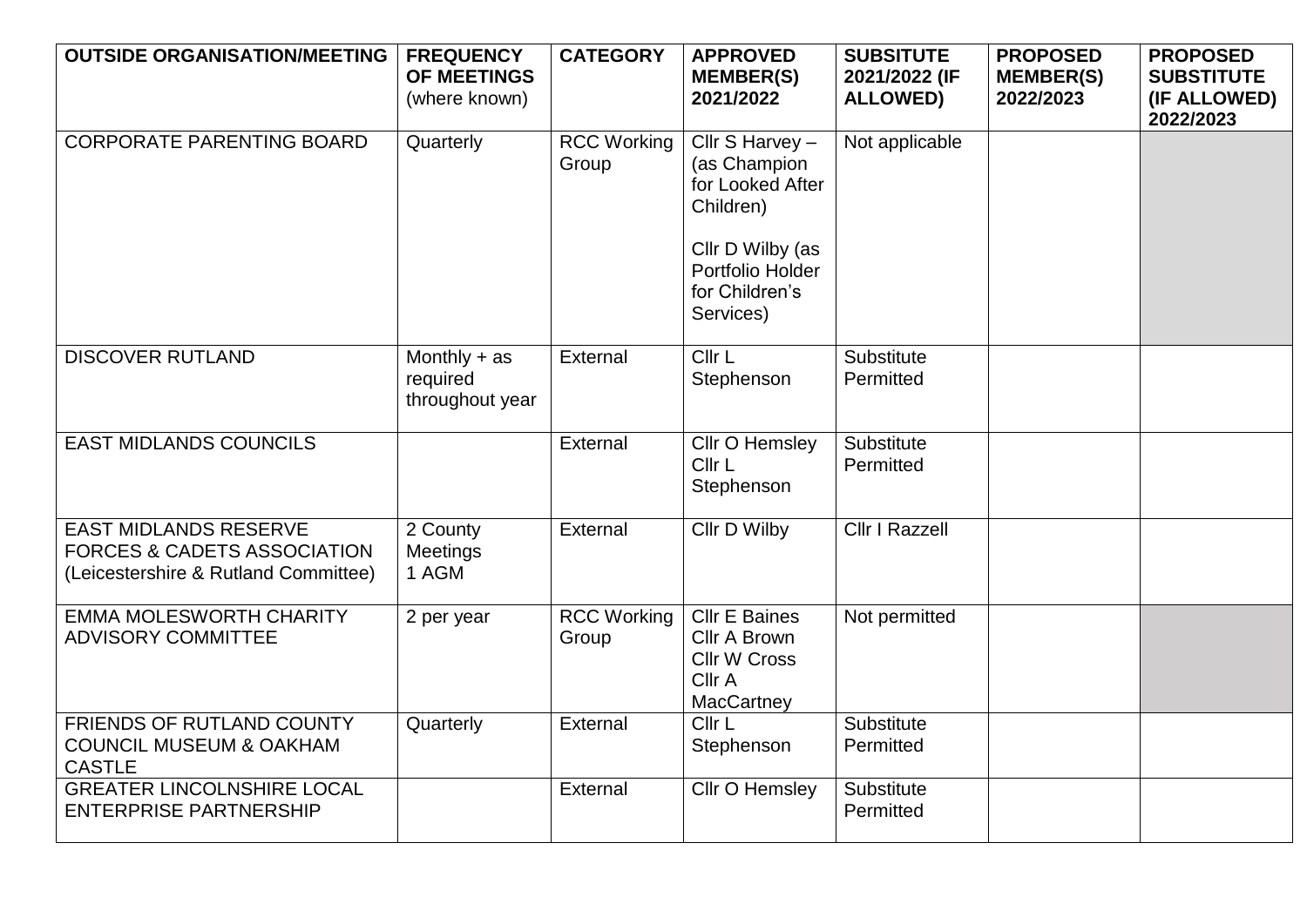| <b>OUTSIDE ORGANISATION/MEETING</b>                                                                   | <b>FREQUENCY</b><br><b>OF MEETINGS</b><br>(where known) | <b>CATEGORY</b>             | <b>APPROVED</b><br><b>MEMBER(S)</b><br>2021/2022                         | <b>SUBSITUTE</b><br>2021/2022 (IF<br><b>ALLOWED)</b> | <b>PROPOSED</b><br><b>MEMBER(S)</b><br>2022/2023 | <b>PROPOSED</b><br><b>SUBSTITUTE</b><br>(IF ALLOWED)<br>2022/2023 |
|-------------------------------------------------------------------------------------------------------|---------------------------------------------------------|-----------------------------|--------------------------------------------------------------------------|------------------------------------------------------|--------------------------------------------------|-------------------------------------------------------------------|
| <b>HANSON CEMENT KETTON LIAISON</b><br><b>COMMITTEE</b>                                               | Three meetings<br>per year                              | External                    | Cllr G Brown &<br>Cllr K Payne<br>(As Ward<br>Members for<br>Ketton)     | Not applicable.                                      |                                                  |                                                                   |
| <b>JOINT SAFETY COMMITTEE</b>                                                                         | Quarterly                                               | <b>RCC</b> Working<br>Group | <b>Cllr M Oxley</b><br>Cllr L<br>Stephenson                              | Not applicable.                                      |                                                  |                                                                   |
| LEICESTER, LEICESTERSHIRE &<br><b>RUTLAND INTEGRATED HEALTH &amp;</b><br><b>WELLBEING PARTNERSHIP</b> | Quarterly                                               | External                    | None $-$ new<br><b>Outside Body</b><br>for 2022/23                       | Substitute<br>Permitted                              |                                                  |                                                                   |
| LEICESTER, LEICESTERSHIRE &<br>RUTLAND JOINT HEALTH<br><b>SCRUTINY COMMITTEE</b>                      | Three meetings<br>per year                              | External                    | <b>Chair of Adults</b><br>and Health<br>Scrutiny<br><b>Cllr G Waller</b> | <b>Cllr R Powell</b>                                 |                                                  |                                                                   |
| LEICESTER, LEICESTERSHIRE &<br><b>RUTLAND POLICE &amp; CRIME PANEL</b>                                | Six times per<br>year                                   | External                    | Cllr L<br>Stephenson                                                     | Substitute<br>Permitted                              |                                                  |                                                                   |
| LEICESTERSHIRE & RUTLAND<br>SAFEGUARDING ADULTS BOARD                                                 | Every 6 weeks                                           | External                    | <b>Cllr S Harvey</b>                                                     | Substitute<br>permitted                              |                                                  |                                                                   |
| LEICESTERSHIRE & RUTLAND<br><b>SAFEGUARDING CHILDREN</b><br><b>PARTNERSHIP</b>                        | Quarterly                                               | External                    | Cllr D Wilby                                                             | Substitute<br>permitted                              |                                                  |                                                                   |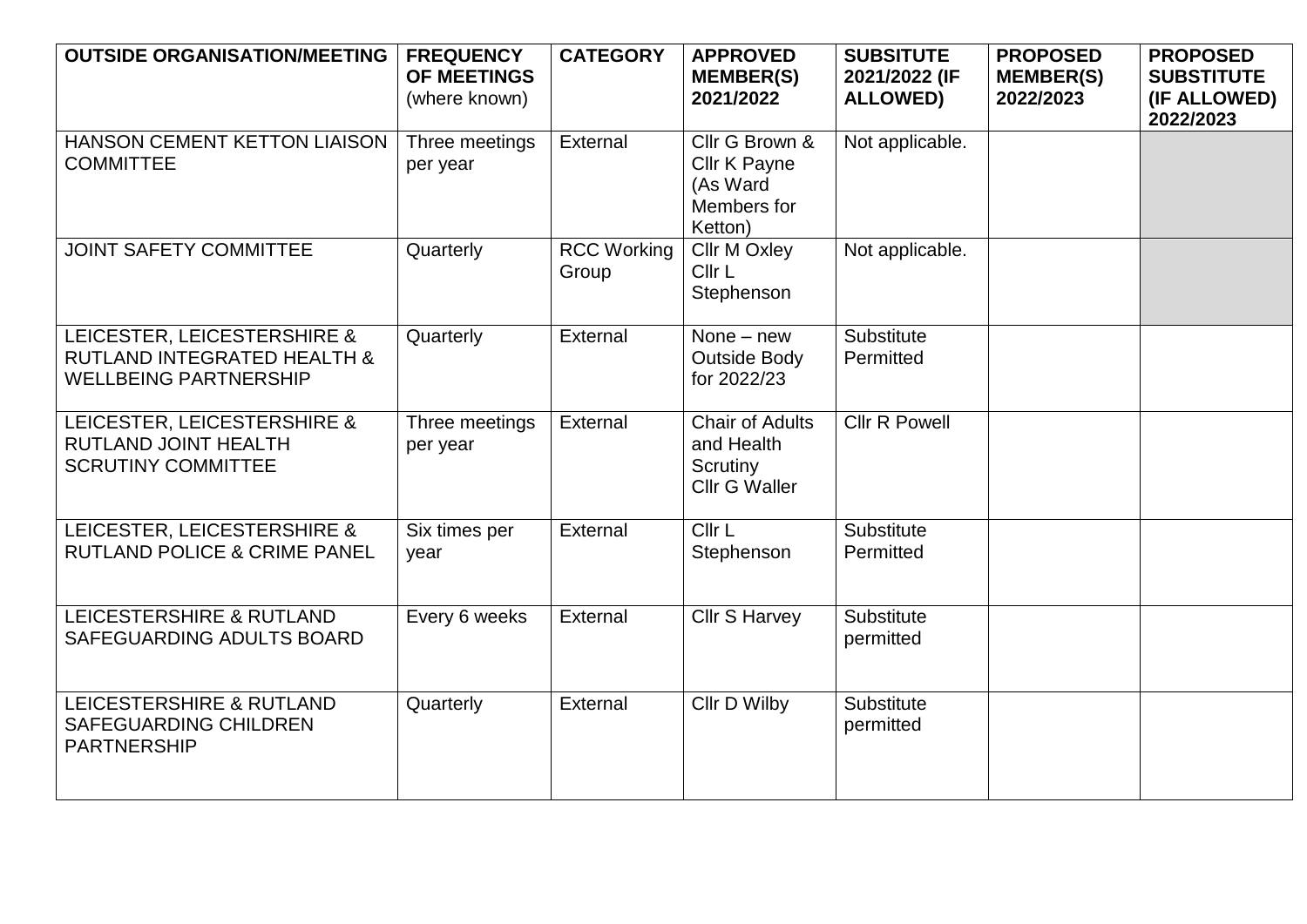| <b>OUTSIDE ORGANISATION/MEETING</b>                                                                       | <b>FREQUENCY</b><br><b>OF MEETINGS</b><br>(where known) | <b>CATEGORY</b>                             | <b>APPROVED</b><br><b>MEMBER(S)</b><br>2021/2022                                  | <b>SUBSITUTE</b><br>2021/2022 (IF<br><b>ALLOWED)</b> | <b>PROPOSED</b><br><b>MEMBER(S)</b><br>2022/2023 | <b>PROPOSED</b><br><b>SUBSTITUTE</b><br>(IF ALLOWED)<br>2022/2023 |
|-----------------------------------------------------------------------------------------------------------|---------------------------------------------------------|---------------------------------------------|-----------------------------------------------------------------------------------|------------------------------------------------------|--------------------------------------------------|-------------------------------------------------------------------|
| <b>LOCAL GOVERNMENT</b><br><b>ASSOCIATION (Most Sparsely</b><br><b>Populated Councils Group)</b>          | 3-4 meetings<br>per year                                | External                                    | Cllr O Hemsley                                                                    | Cllr L<br>Stephenson                                 |                                                  |                                                                   |
| <b>LOCAL GOVERNMENT</b><br><b>ASSOCIATION - NATIONAL</b><br>(and General Assembly)                        | Annual                                                  | External                                    | Cllr O Hemsley<br>Cllr L<br>Stephenson                                            | Not applicable                                       |                                                  |                                                                   |
| PARISH CLERK LIAISON GROUP                                                                                | 2 per year                                              | <b>RCC Working</b><br>Group                 | Cllr J Dale<br><b>Cllr O Hemsley</b>                                              | Not applicable                                       |                                                  |                                                                   |
| PARISH COUNCIL FORUM                                                                                      | Quarterly                                               | <b>RCC Working</b><br>Group                 | Cllr J Dale<br>Cllr O Hemsley                                                     | Not applicable                                       |                                                  |                                                                   |
| <b>PARKING &amp; TRAFFIC REGULATIONS</b><br><b>OUTSIDE LONDON (PATROL)</b>                                | Max of 3<br>meetings per<br>year                        | External                                    | Cllr L<br>Stephenson<br>1 Substitute                                              | Named<br>substitute<br>permitted                     |                                                  |                                                                   |
| <b>RURAL COMMUNITY COUNCIL</b><br>(Leicestershire & Rutland)                                              |                                                         | External                                    | <b>Cllr E Baines</b><br>(appointed for 3)<br>years)                               | Not applicable                                       |                                                  |                                                                   |
| <b>RUTLAND ACCESS GROUP</b>                                                                               | Quarterly (on a<br>Wednesday)                           | External                                    | Cllr M Jones                                                                      | Not applicable                                       |                                                  |                                                                   |
| <b>RUTLAND CHILDREN &amp; YOUNG</b><br>PEOPLE'S PARTNERSHIP<br>(Sub-Group of Health & Wellbeing<br>Board) |                                                         | <b>RCC</b><br>Statutory<br>Working<br>Group | Cllr $D$ Wilby $-$<br>as Portfolio<br>Holder for<br>Children's<br><b>Services</b> | Not applicable                                       |                                                  |                                                                   |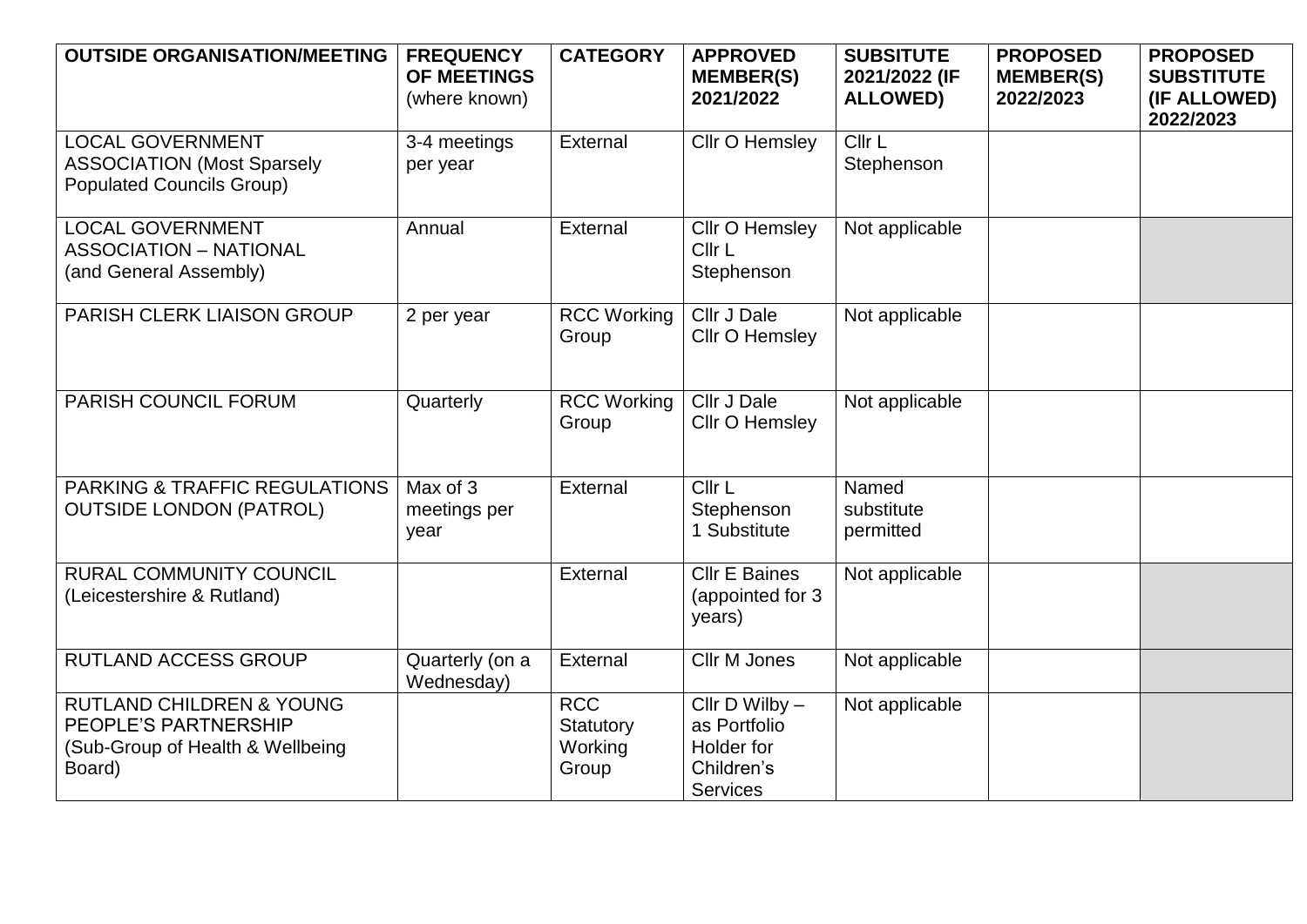| <b>OUTSIDE ORGANISATION/MEETING</b>        | <b>FREQUENCY</b><br><b>OF MEETINGS</b><br>(where known) | <b>CATEGORY</b>                             | <b>APPROVED</b><br><b>MEMBER</b><br>2021/2022                                                                                  | <b>SUBSITUTE</b><br>2021/2022<br>(WHERE<br><b>APPLICABLE)</b> | <b>PROPOSED</b><br><b>MEMBER(S)</b><br>2022/2023 | <b>PROPOSED</b><br><b>SUBSTITUTE</b><br>(IF ALLOWED)<br>2022/2023 |
|--------------------------------------------|---------------------------------------------------------|---------------------------------------------|--------------------------------------------------------------------------------------------------------------------------------|---------------------------------------------------------------|--------------------------------------------------|-------------------------------------------------------------------|
| RUTLAND COUNTRYSIDE ACCESS<br><b>FORUM</b> | At least 2<br>meetings per<br>year                      | <b>RCC</b><br>Statutory<br>Working<br>Group | Cllr A Brown<br>Cllr M Jones                                                                                                   | Not applicable                                                |                                                  |                                                                   |
| RUTLAND FAIRTRADE FORUM                    | 8 Meetings per<br>year                                  | External                                    | <b>Cllr M Oxley</b>                                                                                                            | Not applicable                                                |                                                  |                                                                   |
| RUTLAND HEALTH & WELLBEING<br><b>BOARD</b> | Quarterly                                               | <b>RCC</b><br>Statutory<br>Working<br>Group | Cllr S Harvey<br>(as Portfolio<br>Holder for<br>Health)<br>Cllr D Wilby (as<br>Portfolio Holder<br>for Children's<br>Services) | Portfolio Holder<br>for Children's<br><b>Services</b>         |                                                  |                                                                   |
| RUTLAND WATER PARTNERSHIP                  | Quarterly                                               | <b>RCC Working</b><br>Group                 | <b>Cllr E Baines</b><br>Cllr K Bool<br>Cllr J Fox                                                                              | Not applicable                                                |                                                  |                                                                   |
| SAFER RUTLAND PARTNERSHIP                  | Quarterly                                               | <b>RCC Working</b><br>Group                 | Cllr S Harvey &<br>Cllr L<br>Stephenson<br>(as relevant<br>Portfolio<br>Holders)                                               | Not applicable                                                |                                                  |                                                                   |